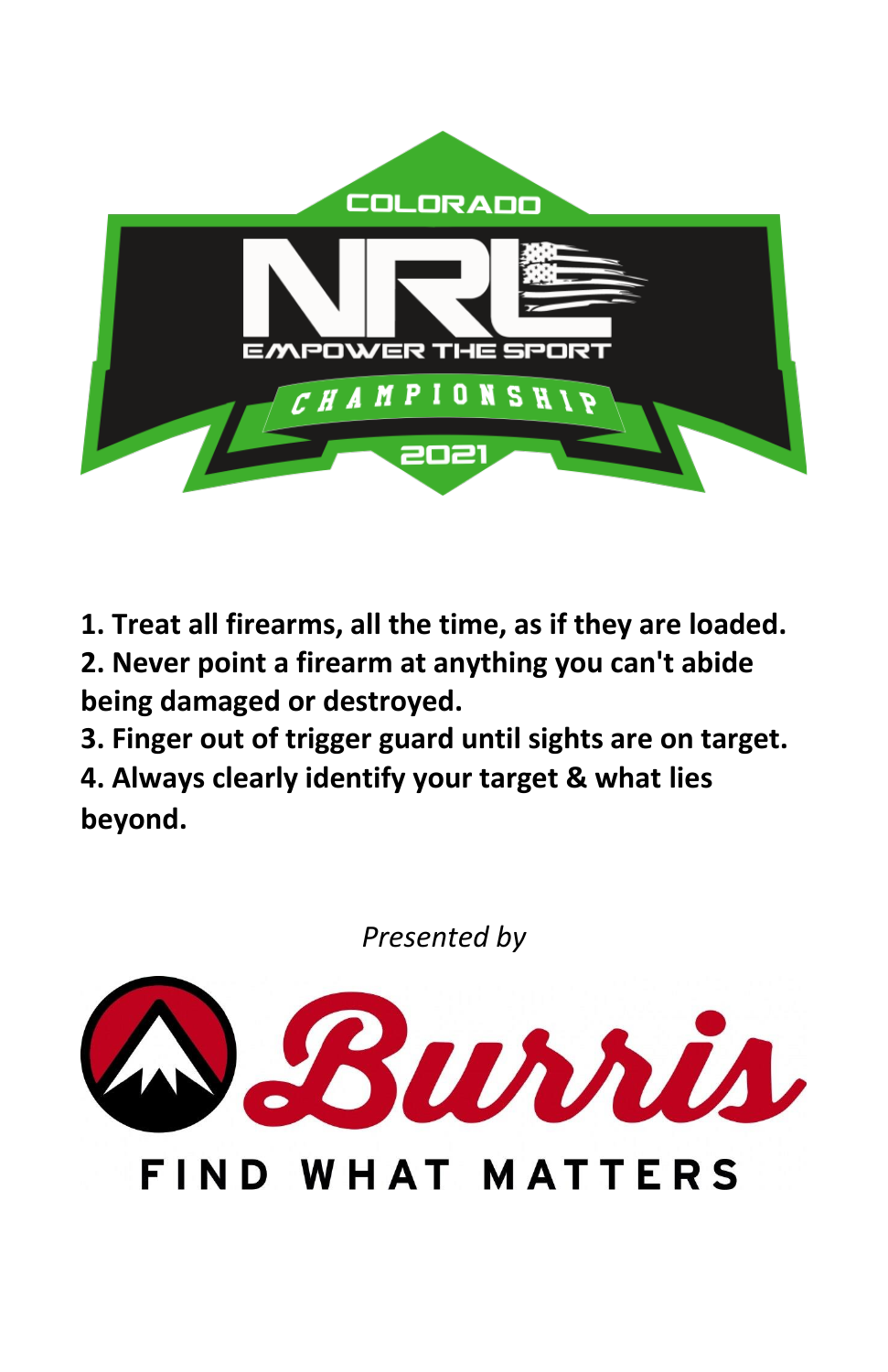# Match Schedule & Info

# Friday, April 22nd

- 7am -CSEC is open, public bays are available, just be sure to inform staff that you are there for the NRL Championship.
- 12pm-5pm -Early bird check-in.
- Swag/Info/Squadding/Social Gathering/Side Match
- Zero Range open & targets at distance for confirming dope

# Saturday, April 23rd

- 7am -CSEC gate will be open.
- 7:30am -Mandatory safety briefing, match brief, & National Anthem.
	- o Squads must carpool up to the LRP/Terrain park. 2 vehicles/UTV's max per squad.
- Depart to stages on LRP/Terrain Park
- 9:15am -Match begins after MD confirms RANGE IS HOT!!!
- Lunch will be provided. Keep shooting through lunch.
- All squads should shoot 10 stages by end of day 1. We finish when we finish.

# Sunday, April 24th

- 7am -CSEC gates open
- 8:30am -all squads are on stages
- 9:15am -Match resumes after MD confirms RANGE IS HOT!!!
- 2:00pm-ish -All squads should be finished with all stages. Migrate back to main CSEC facility & gather as directed.
- 3:00pm-ish -Food is served. Scores tabulated & posted ASAP. Awards will start ASAP after 10 min arbitration.
- **Have a safe drive home.** Thank you for shooting with us & helping us enjoy a safe, efficient, & fun match.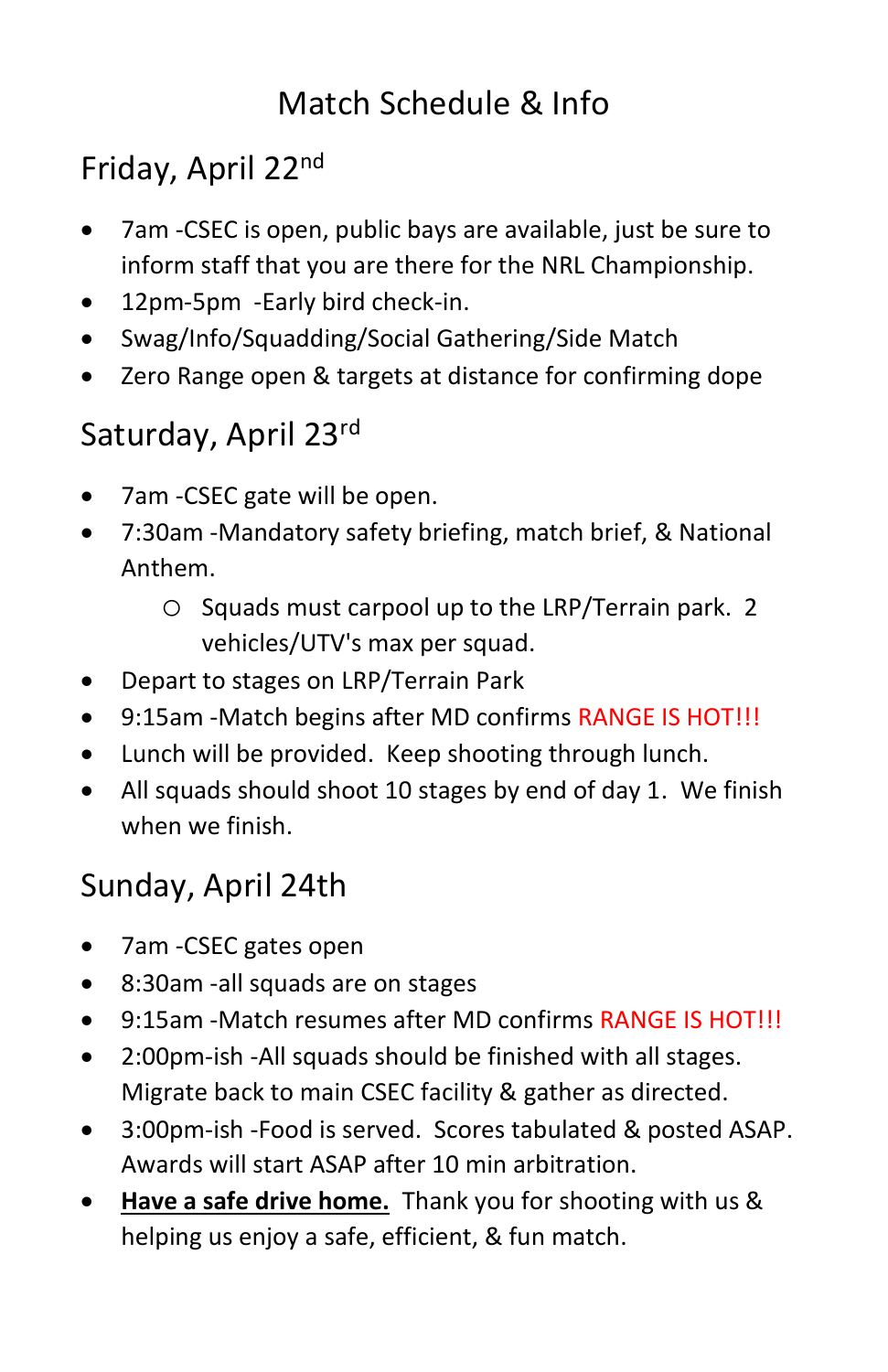# Range Rules & Safety

- 1. **No loaded firearms off the firing line** at any time during the competition. Chamber flags are strongly recommended.
- 2. Always maintain muzzle control. Rifles shall be carried muzzle up or down, magazines REMOVED from the rifle**. Zero tolerance for FLAGGING.** No warnings. It'll just be an immediate match DQ.
- 3. All NRL rules apply re: Negligent Discharge (ND), Accidental Discharge/Mechanical Failure (AD).
- 4. No person, shooter, staff, or volunteer shall consume or be under the influence of alcohol or drugs during the match.
- 5. **No smoking or open flame up on the LRP.** Fire risk is just too great.
- 6. **NO ONE will touch another competitor's rifle or equipment** without permission. If someone is caught tampering w/ anyone's equipment they will be asked to leave. Period. End of story.
- 7. **NO COACHING**. This is an individual match, not a team event. We encourage competitors to discuss the COF, strategy, etc. prior to or after shooting, but no coaching competitors while they are shooting. The only exception to this rule will be for young guns.
- 8. **Cheating in any form lead to immediate DQ from competition.** We assure you, nothing about this match is worth your integrity.
- 9. **DO NOT ARGUE W/ SPOTTERS OR SCOREKEEPERS**. *Respectfully* address concerns with the Stage RO. If you disagree with Stage RO's ruling, *respectfully* request to speak with either Match Directors. All MD rulings are final.
- 10. COF movement will only be done w/ bolt open & back (safety on for semi-autos). If you close the bolt prior to being on target, you will be warned & asked to eject the chambered round before continuing. Further violations of blind/sky loading policy may result in a stage DQ.
- 11. **Have fun, be safe, & remember who you are.**

If you make a mistake, just own it, …be the best example of sportsmanship & camaraderie that you can. Sometimes even the best of us just plain screw up. Regardless of how you shoot or where you place at this match, we promise that your Momma/Kids/Spouse ain't gonna love you any more or any less.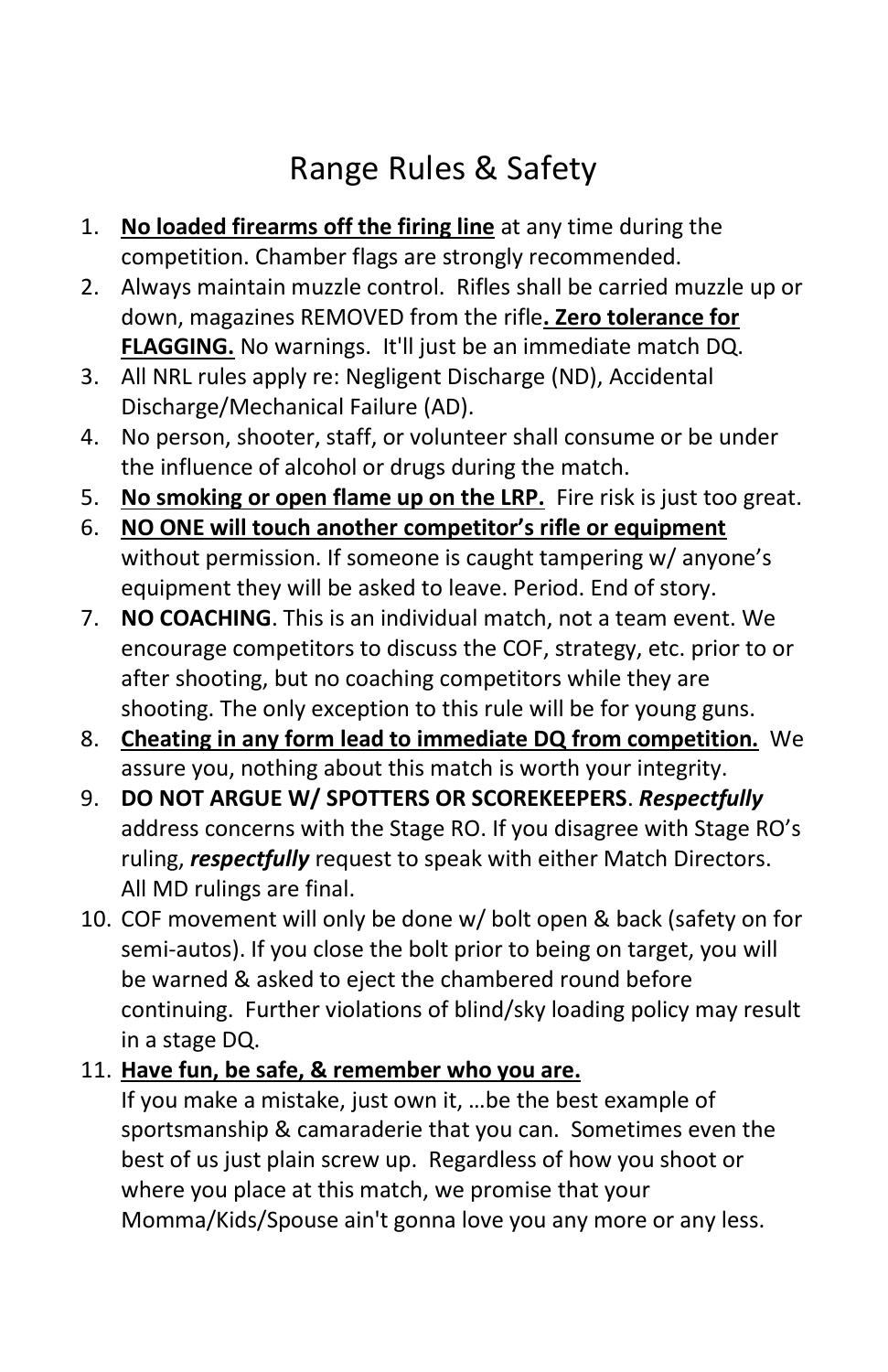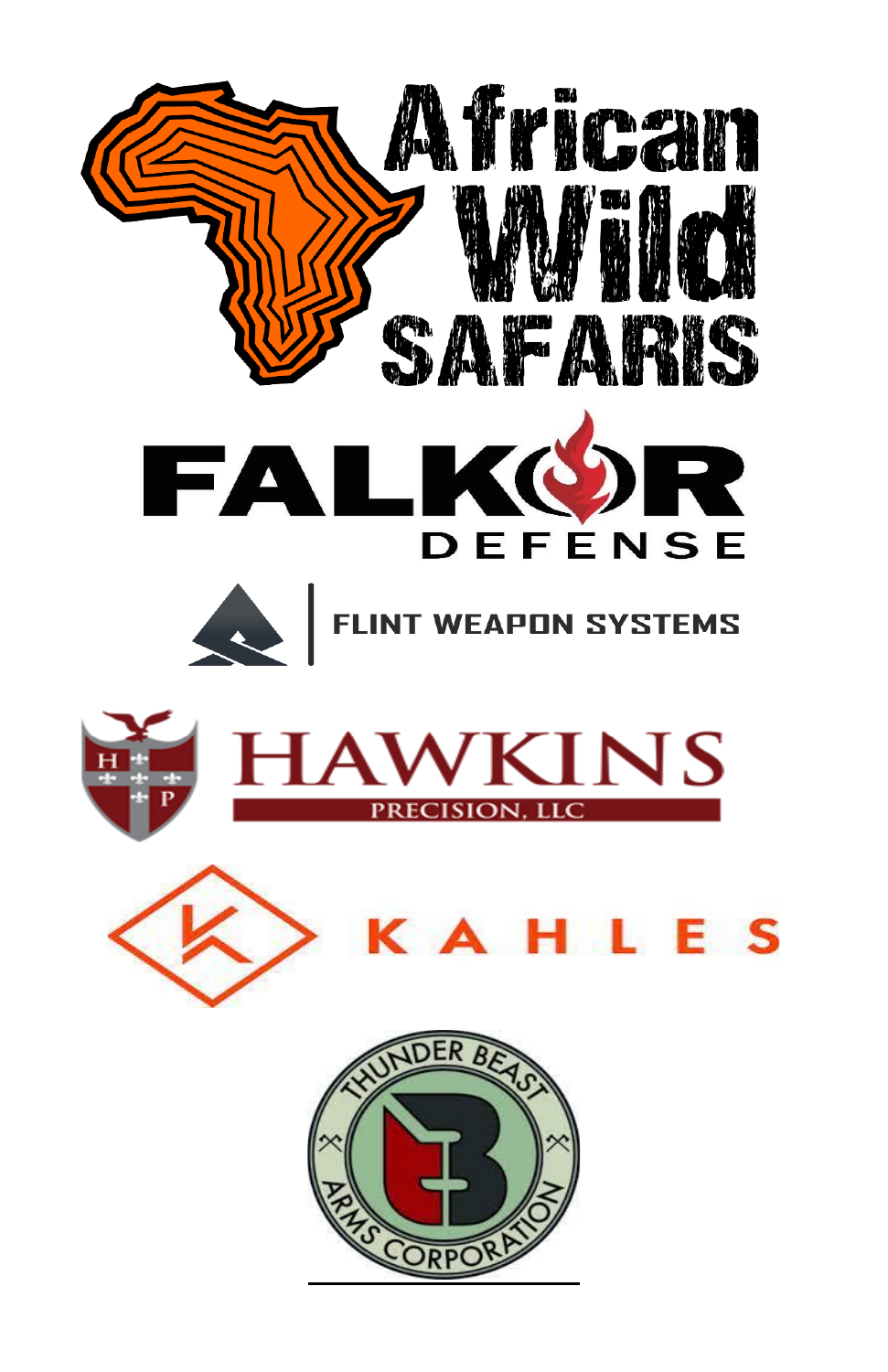#### **STAGE #1: Up Hill Battle**

**TARGET DISTANCES**: +/- 573, 637, 721, 780, 830 yds (5 circles) **STARTING POSITION**: Rifle & gear staged @ shooting position, mag in, bolt back.

**DESCRIPTION**: At start signal, shooter will move from designated starting point to firing position & engage targets near-to-far w/ 1 round each, hit-or-miss, & then reengage targets far-to-near, again w/ 1 round each, hit or miss.

**Gear restrictions**: None **MAX ROUNDS**: 10 / **MAX POINTS**: 10

#### **STAGE #2: IPSCs**

**TARGET DISTANCES**: +/- 524, 544, 566 yds (3 IPSC targets) **STARTING POSITION**: Port arms, mag in, bolt back, all gear in hand. **DESCRIPTION**: At start signal, shooter will engage targets far-to-near w/ 2 rounds each, hit-or-miss. Shooter will then engage targets near-to-far w/ 1 round each, hit or miss.

**Gear restrictions:** None **MAX ROUNDS**: 9 / **MAX POINTS**: 9

#### **STAGE #3: The Mover**

**TARGET DISTANCES**: +/- 530-ish (1 mover)

**STARTING POSITION**: Port arms, mag in, bolt back, all gear in hand. **DESCRIPTION**: At start signal, shooter will choose a position on the fence & engage the mover. After 4 *IMPACTS*, shooter will move to another position on the fence & re-engage the mover. After 4 more *IMPACTS*, shooter will move to a final position & re-engage the mover with remaining rounds.

Gear restrictions: None **MAX ROUNDS**: 12 / **MAX POINTS**: 12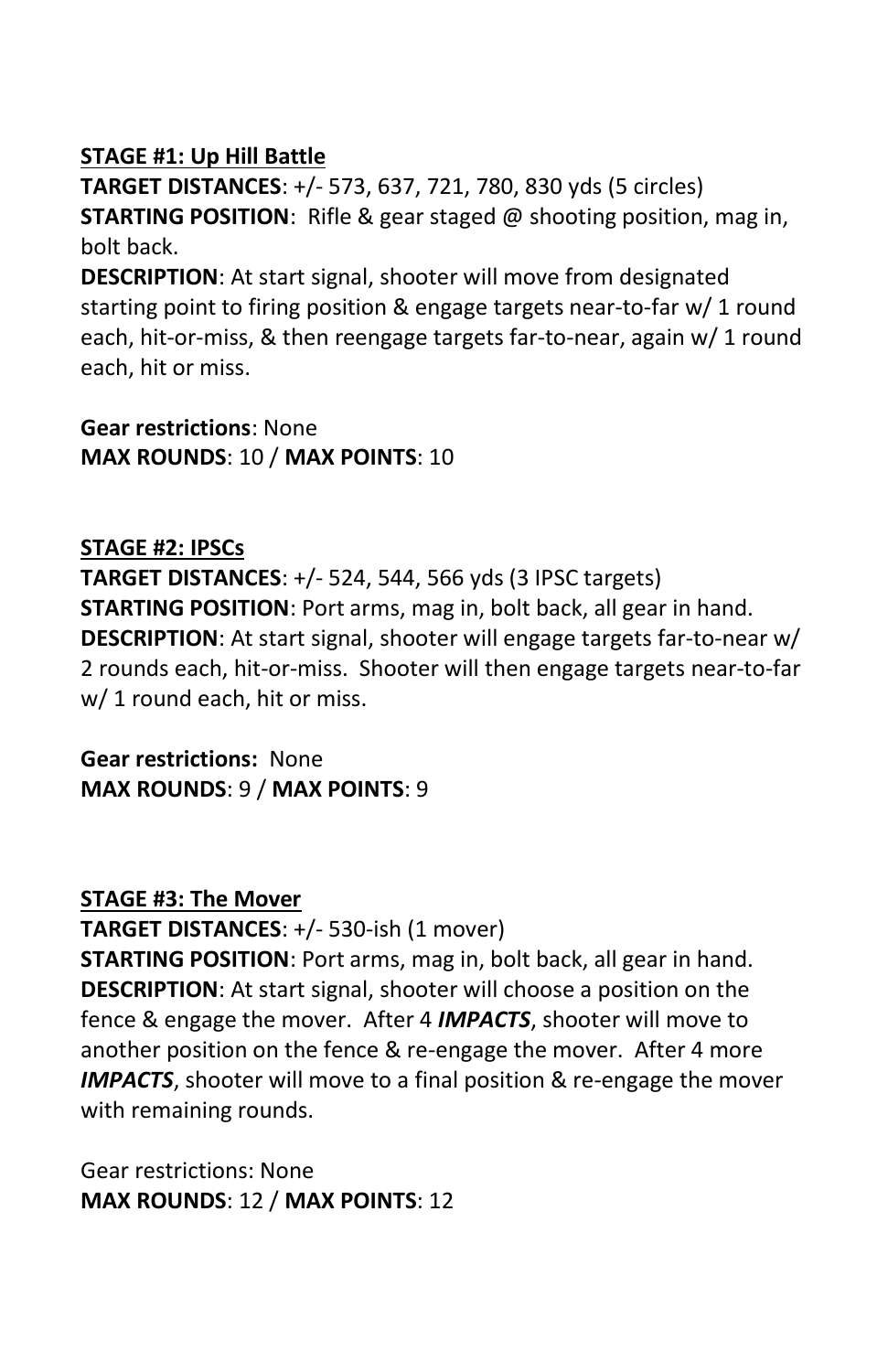#### **STAGE #4: Yes Deer**

**TARGET DISTANCE**: +/- 345, 443, 464, 441 yds (4 mule deer) **STARTING POSITION**: Port arms, mag in, bolt back, all gear in hand. **DESCRIPTION:** At start signal, shooter will take 1<sup>st</sup> position & engage targets from left-to-right w/ 1 round each. Shooter will then move to the 2<sup>nd</sup> position & re-engage targets, again left-to-right, w/ 1 round each.

Gear restrictions: None **MAX ROUNDS**: 8 / **MAX POINTS**: 8

#### **STAGE #5: These Circles are Jerks**

**TARGET DISTANCES**: +/- 358, 526, 560 yds (3 Circles) **STARTING POSITION**: Port arms, mag in, bolt back, all gear in hand. **DESCRIPTION**: At start signal, shooter will take position & engage targets from right-to-left w/ 3 rounds each, hit or miss.

Gear restrictions: None **MAX ROUNDS**: 9 / **MAX POINTS**: 9

#### **STAGE #6: Mountain Lopes**

**TARGET DISTANCE**: +/- 402, 545, 512, 768, 670 yds (5 Pronghorn busts) **STARTING POSITION**: Port arms, mag in, bolt back, all gear in hand. **DESCRIPTION**: Upon the start signal, shooter will engage targets from right-to-left w/ 2 rounds each, hit or miss.

Gear restrictions: None **MAX ROUNDS**: 10 / **MAX POINTS**: 10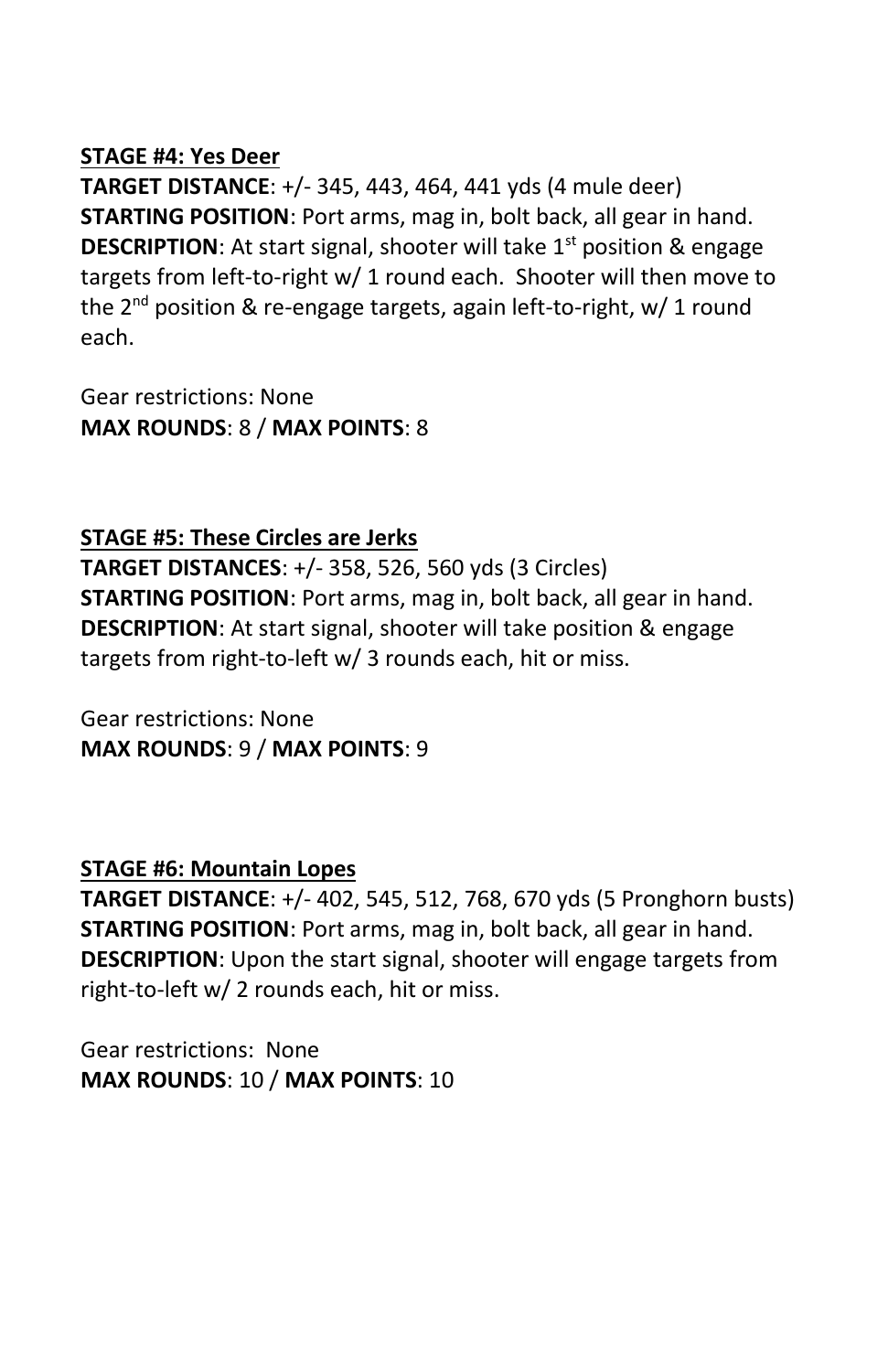#### **STAGE #7: Get Along Little Doggie**

**TARGET DISTANCE**: +/- 268, 365 yds (2 Prairie dogs) **STARTING POSITION**: Port arms, mag in, bolt back, standing behind logs. **DESCRIPTION**: At start signal, shooter selects any of the 6 designated positions on the logs & engages targets near-to-far w/ 1 round each, hit or miss. Shooter will then move to a different position on the logs & repeat. Repeat this process until all 6 positions have been used.

Gear restrictions: None **MAX ROUNDS**: 12 / **MAX POINTS**: 12

### **STAGE #8: Three on the Tree**

**TARGET DISTANCES**: +/- 440, 488 yds (2x 33% IPSC targets) **STARTING POSITION**: Port arms, mag in, bolt back, all gear in hand. **DESCRIPTION**: At start signal, shooter will choose a position on the tree & engage targets near-to-far w/ 2 rounds each, hit-or-miss. Shooter will then repeat this engagement from 2 additional unique positions on the tree.

Gear restrictions: None **MAX ROUNDS**: 12 / **MAX POINTS**: 12

#### **STAGE #9: The name is Sam, …Sam Squatch**

**TARGET DISTANCES**: +/- 473, 475 (2 Sasquatch targets) **STARTING POSITION**: Port arms, magazine in, bolt back, all gear in hand. **DESCRIPTION**: At start signal, the shooter will move to the designated rock & engage the targets from low-to-high w/ 1 round each, hit or miss. Shooter will then go prone & re-engage the targets from low-tohigh w/ 2 rounds each, hit or miss. Shooter will then return to the designated rock & re-engage the targets from low-to-high w/ 1 round each, hit or miss.

Gear restrictions: None **MAX ROUNDS**: 8 / **MAX POINTS**: 8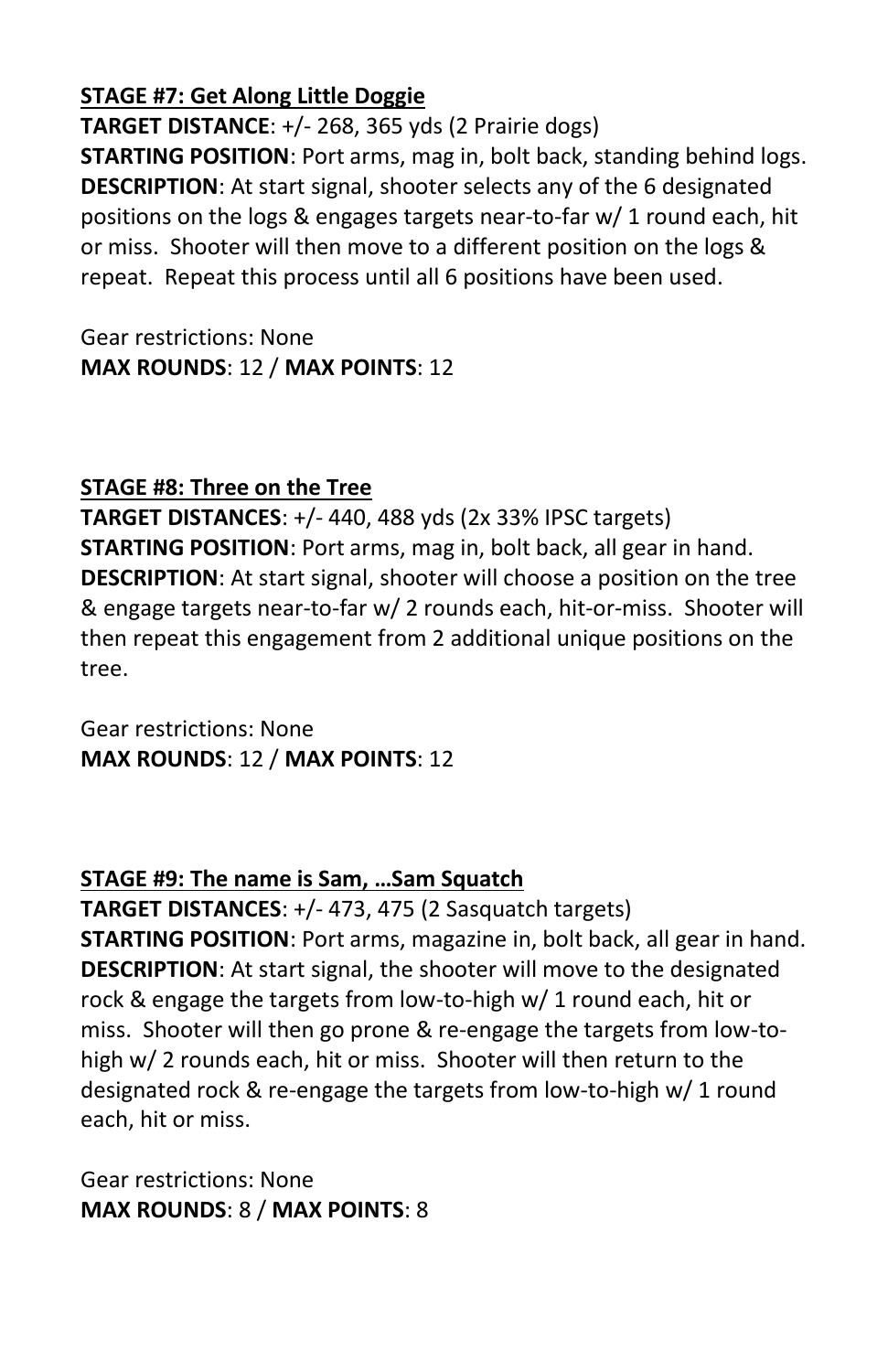#### **STAGE #10: Movin' in Close**

### **TARGET DISTANCES**: +/- 294 yds (Mover)

**STARTING POSITION**: Port arms, mag in, bolt back, all gear in hand **DESCRIPTION**: At start signal, shooter will choose a position from the rock piles & engage the mover w/ 2 rounds, hit-or-miss. The shooter will then change positions & re-engage the mover with 2 rounds, hit or miss. Repeat this cycle until 5 positions have been used. No position can be used more than once. (Each position must be at least +/- an arm's length from the previous position.)

Gear restrictions: None **MAX ROUNDS**: 10 / **MAX POINTS**: 10

#### **STAGE #11: Turkey shoot**

**TARGET DISTANCES**: +/- 608 yds (1 turkey)

**STARTING POSITION**: Port arms, mag in, bolt back, all gear in hand. **DESCRIPTION**: At start signal, shooter will engage turkey w/ 2 rounds from 5 unique positions on the rocks.

Gear restrictions: None, but the weight of the rifle must be primarily supported by the rocks.

**MAX ROUNDS**: 10 / **MAX POINTS**: 10

#### **STAGE #12: Goldi-Rocks & the 2 bears**

**TARGET/DISTANCE**: +/- 612 yds (2 Mini Polar Bears) **STARTING POSITION**: Port arms, mag in, bolt back, all gear in hand. **DESCRIPTION**: Upon the start signal, shooter will engage bear targets with 1 round each before moving positions.  $1<sup>st</sup>$  position will be on left bumper. Then the 3 marked positions from the top rail in any order. Then return to the left bumper for final position.

Gear restrictions: None **MAX ROUNDS**: 10 / **MAX POINTS**: 10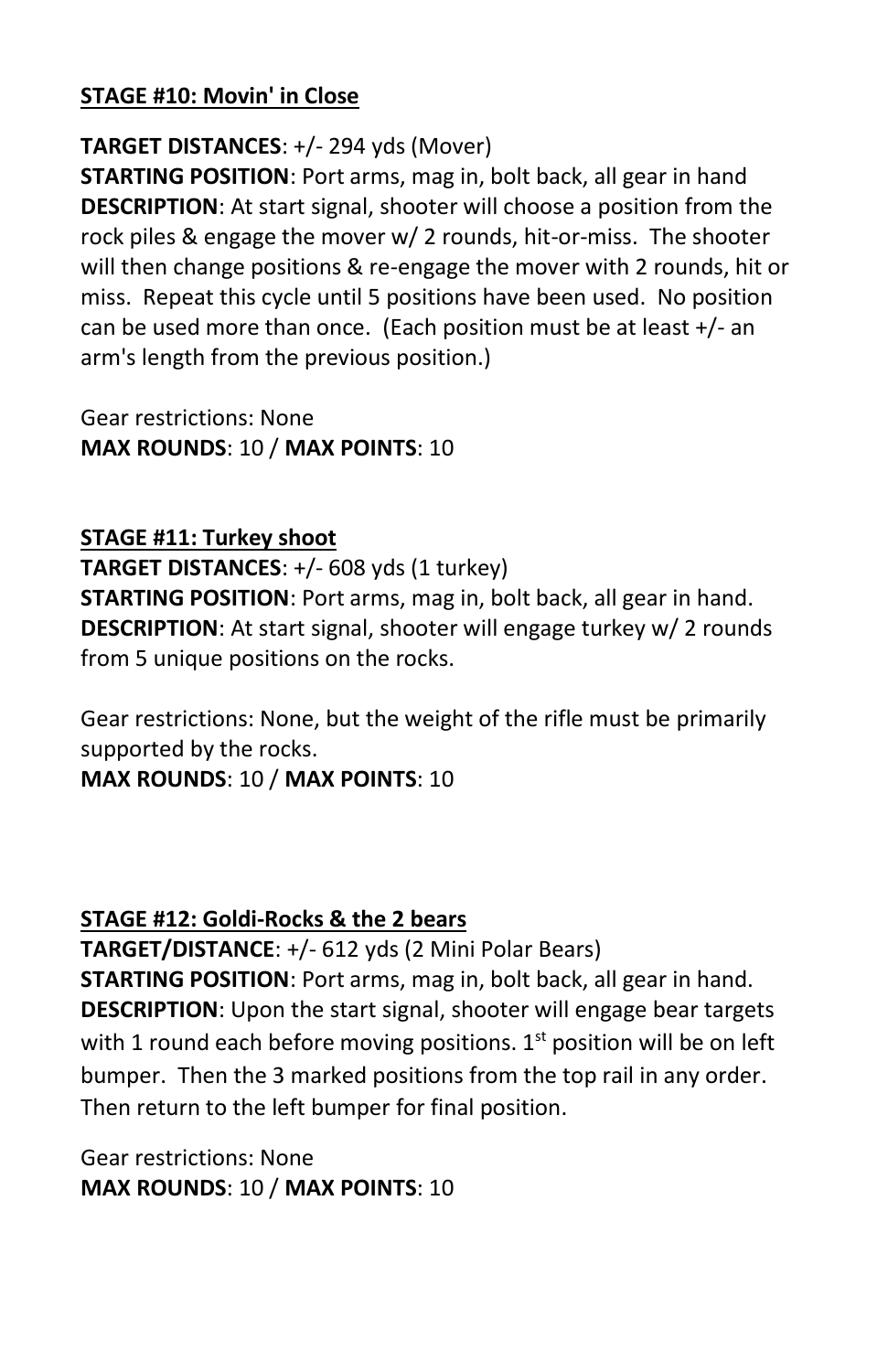#### **STAGE #13: Shiver me Timbers**

**TARGET/DISTANCE**: +/- 551 yds (1 circle)

**STARTING POSITION**: Port arms, mag in, bolt back, all gear in hand. **DESCRIPTION**: Upon the start signal, shooter will engage target with 2 rounds from each of the 5 marked positions on the fallen tree. Positions may be used in any order, but no position can be used more than once.

Gear restrictions: None, but no gear can be used for primarily stabilizing the tree itself.

# **MAX ROUNDS**: 10 / **MAX POINTS**: 10

### **STAGE #14: International Harvester**

**TARGET/DISTANCE**: +/- 617, 668 yds (2 full IPSC targets) **STARTING POSITION**: Port arms, mag in, bolt back, all gear in hand. **DESCRIPTION**: Upon the start signal, shooter will engage targets, rightto-left, w/ 2 rounds each, hit-or-miss, from the prone under the tractor. Then 3 rounds each, left-to-right, hit-or-miss, from any position **ON** the tractor of their choosing.

Gear restrictions: None

# **MAX ROUNDS**: 10 / **MAX POINTS**: 10

#### **STAGE #15: Ram-Stein**

**TARGET/DISTANCE**: +/- 387, 405, 424 yds (Big Horn Sheep heads) **STARTING POSITION**: Port arms, mag in, bolt back, all gear in hand. **DESCRIPTION**: Upon the start signal, shooter will go prone & engage targets near-to-far w/ 1 round each, hit-or-miss. Repeat 2 more times.

Gear restrictions: None

# **MAX ROUNDS**: 9 / **MAX POINTS**: 9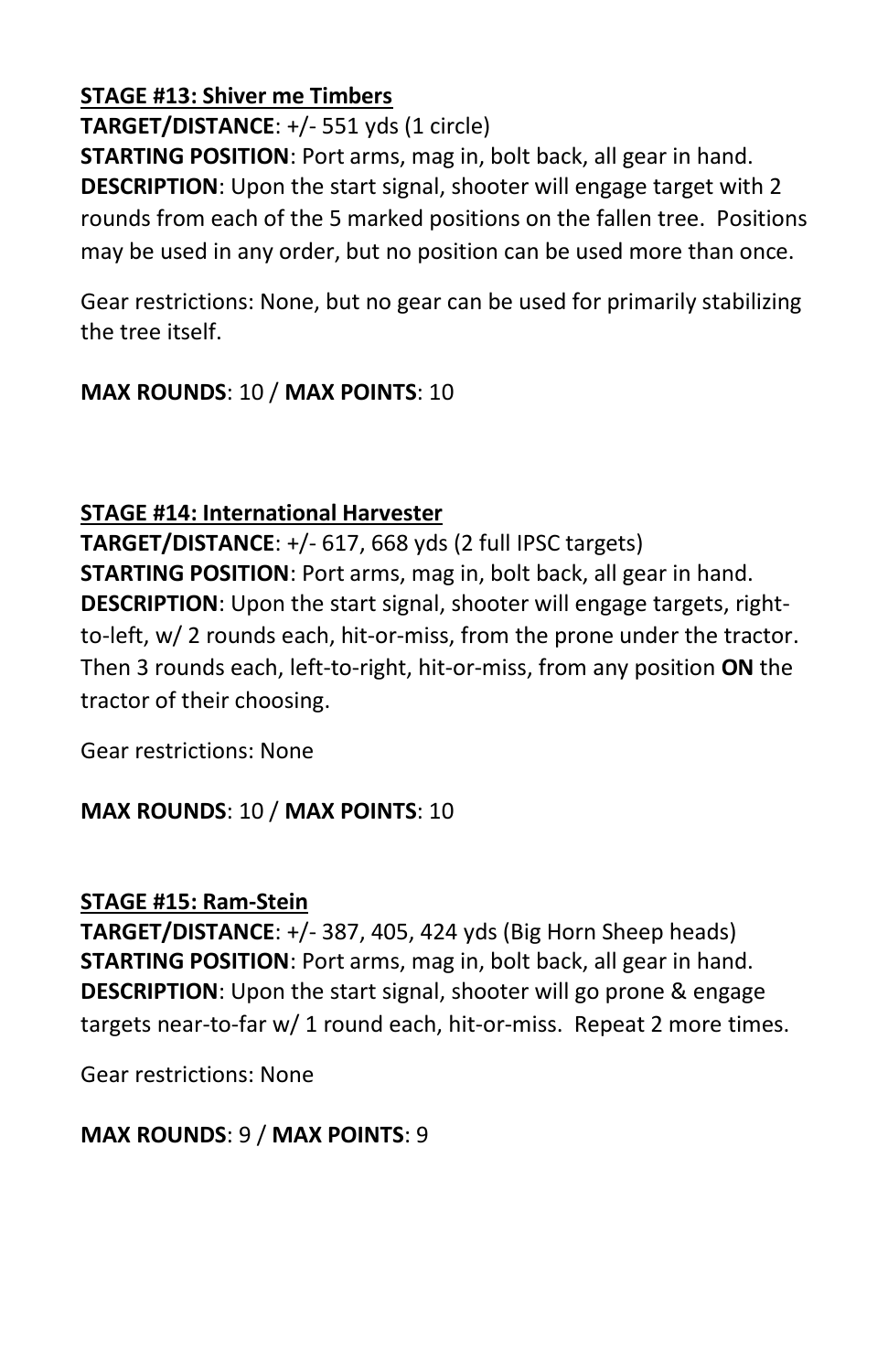#### **STAGE #16: Around the Bush**

**TARGET/DISTANCE**: +/- 470 yds (10" Circle)

**STARTING POSITION**: Port arms, mag in, bolt back, all gear in hand. **DESCRIPTION**: Upon the start signal, shooter will engage target w/ 2 rounds from the rock on the right side of the bush, then 3 rounds prone from the left side, then 3 rounds from the rock on the right side again. Finally finish with 2 rounds prone.

Gear restrictions: None

# **MAX ROUNDS**: 10 / **MAX POINTS**: 10

# **STAGE #17: Aim Small Miss Small**

**TARGET/DISTANCE**: +/- 305, 348, 407, 459 yds (4 Circle paddles on orange T-posts)

**STARTING POSITION**: Port arms, mag in, bolt back, all gear in hand. **DESCRIPTION**: Upon the start signal, shooter will engage each target near-to-far, hit-to-move. 2 pts max per target. Bonus points available if all 4 targets have been hit twice & shooter has live rounds remaining out of original 10 rounds. 1 bonus point possible per remaining round.

Gear restrictions: None

# **MAX ROUNDS**: 10 / **MAX TARGET POINTS**: 8 / **MAX BONUS POINTS:** 2

# **STAGE #18: Diamonds Are Forever**

**TARGET/DISTANCE**: +/- 1040, 1045, 1047, 1048 yds (4 Diamonds) **STARTING POSITION**: Prone, in position on gun, mag in, bolt back. **DESCRIPTION**: Upon the start signal, shooter will engage diamond targets from the prone, left-to-right, & then right-to-left.  $(1,2,3,4,4,3,2,1)$ .

Stage winner prize: 1000 CCI 250 Magnum primers. Criteria: Highest score w/ fastest time.

Gear restrictions: None

**MAX ROUNDS**: 8 / **MAX POINTS**: 8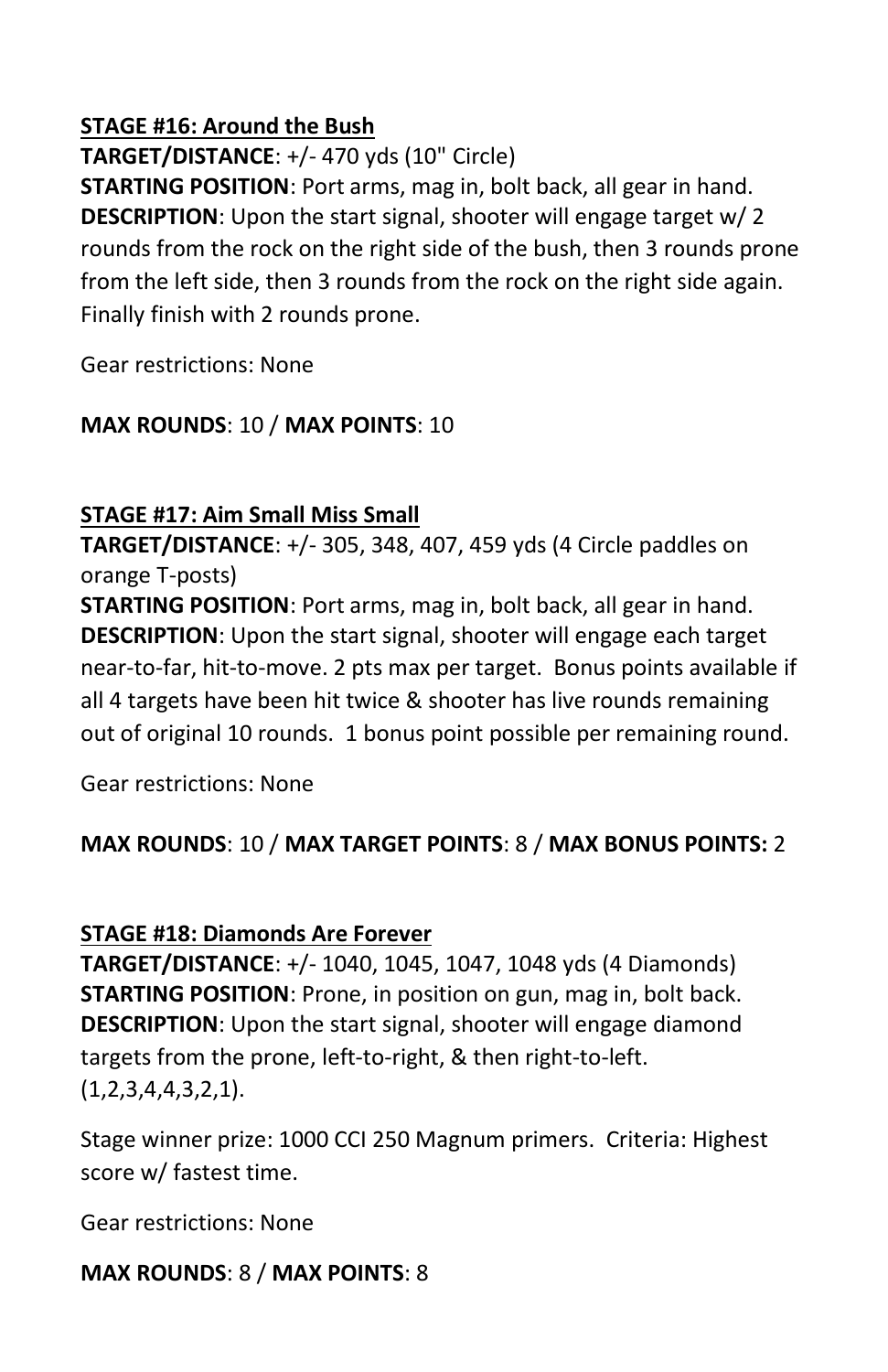# Notes:

Stage 1: Stage 2: \_\_\_\_\_\_\_ Stage 3: \_\_\_\_\_\_\_\_ Stage 4: \_\_\_\_\_\_\_\_ Stage 5: \_\_\_\_\_\_\_\_ Stage 6: \_\_\_\_\_\_\_ Stage 7: \_\_\_\_\_\_\_\_ Stage 8: \_\_\_\_\_\_\_ Stage 9: \_\_\_\_\_\_\_\_ Stage 10: \_\_\_\_\_\_\_\_ Stage 11: \_\_\_\_\_\_\_\_ Stage 12: \_\_\_\_\_\_\_\_ Stage 13: \_\_\_\_\_\_\_\_ Stage 14: \_\_\_\_\_\_\_\_ Stage 15: \_\_\_\_\_\_\_\_\_ Stage 16: \_\_\_\_\_\_\_\_ Stage 17: \_\_\_\_\_\_\_\_ Stage 18: \_\_\_\_\_\_\_\_ Total: